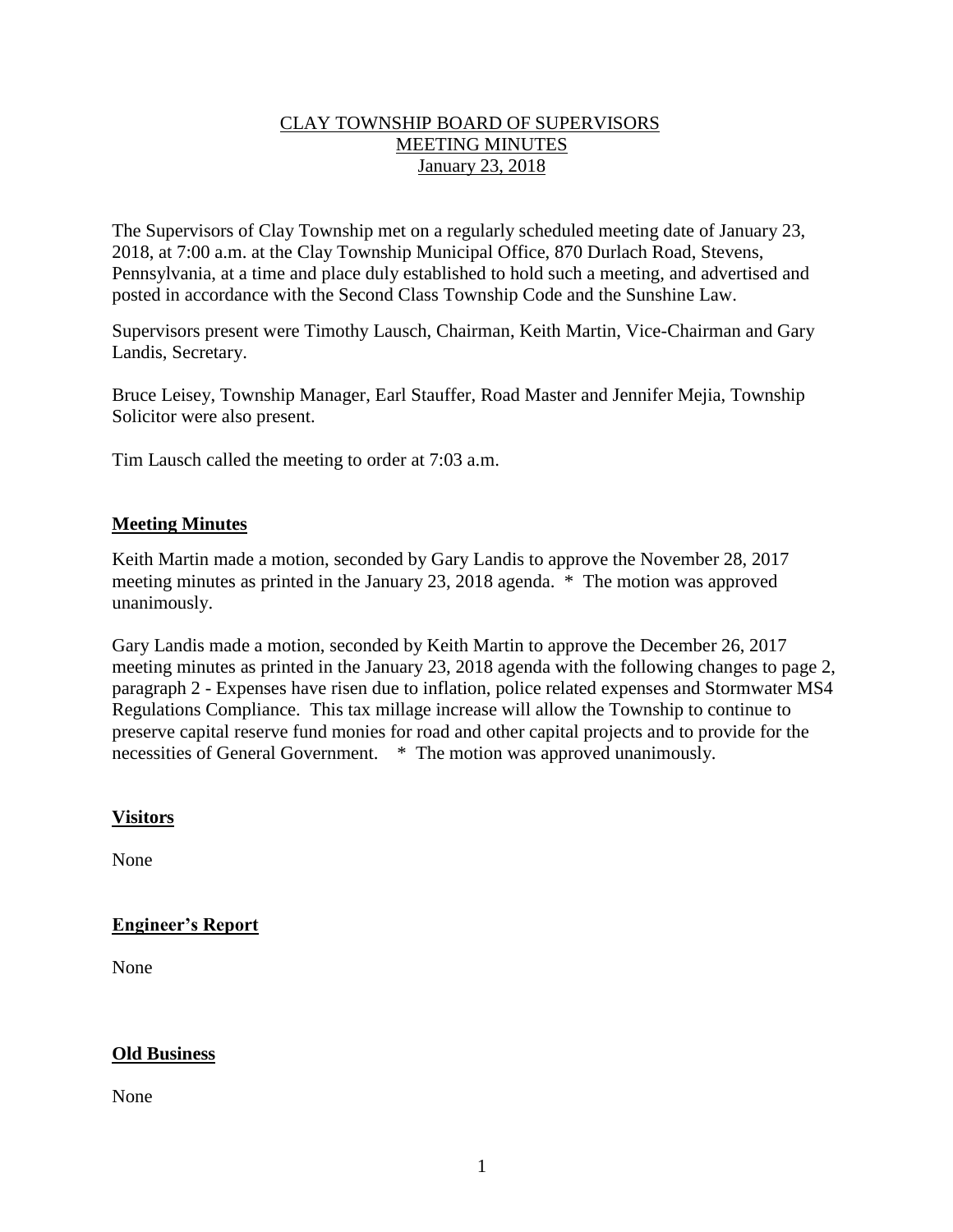#### **New Business**

1. Discussion on PW Hiring Process

The Township Manager informed the Board of Supervisors that the Interview Team consisting of Gary Landis, the Road Master and Township Manager reviewed all applications received and interviewed 7 qualified candidates. The Interview Team chose 3 candidates for the Board of Supervisors to interview. Since that time, one candidate chosen for a second interview has requested to be removed from the interview process.

After discussion, it was agreed the Interview Team revisit the hiring process and determine if they will add other candidate's to the pool for the Board of Supervisors to interview.

The Township Manager will schedule second interviews with the Board of Supervisors.

2. Appoint Alternate Sewer Enforcement Officer

Keith Martin made a motion, seconded by Gary Landis to appoint Len Spencer, 3479 Elizabethtown Road, Manheim, PA, 17545 as Alternate Sewer Enforcement Officer for Clay Township at the same rate of pay as the Sewer Enforcement Officer. \* The motion was approved unanimously.

#### **Bills To Be Paid**

Gary Landis made a motion, seconded by Keith Martin to approve General Fund Bills totaling \$1,644.61. \* The motion was approved unanimously.

Gary Landis made a motion, seconded by Keith Martin to approved Rec Fund Bills totaling \$47.73. \* The motion was approved unanimously.

\*\* Keith Martin excused himself from the meeting because of an employment conflict with the next agenda item. \*\*

\*\* Solicitor Jennifer Mejia of Mejia Law Group arrived. \*\*